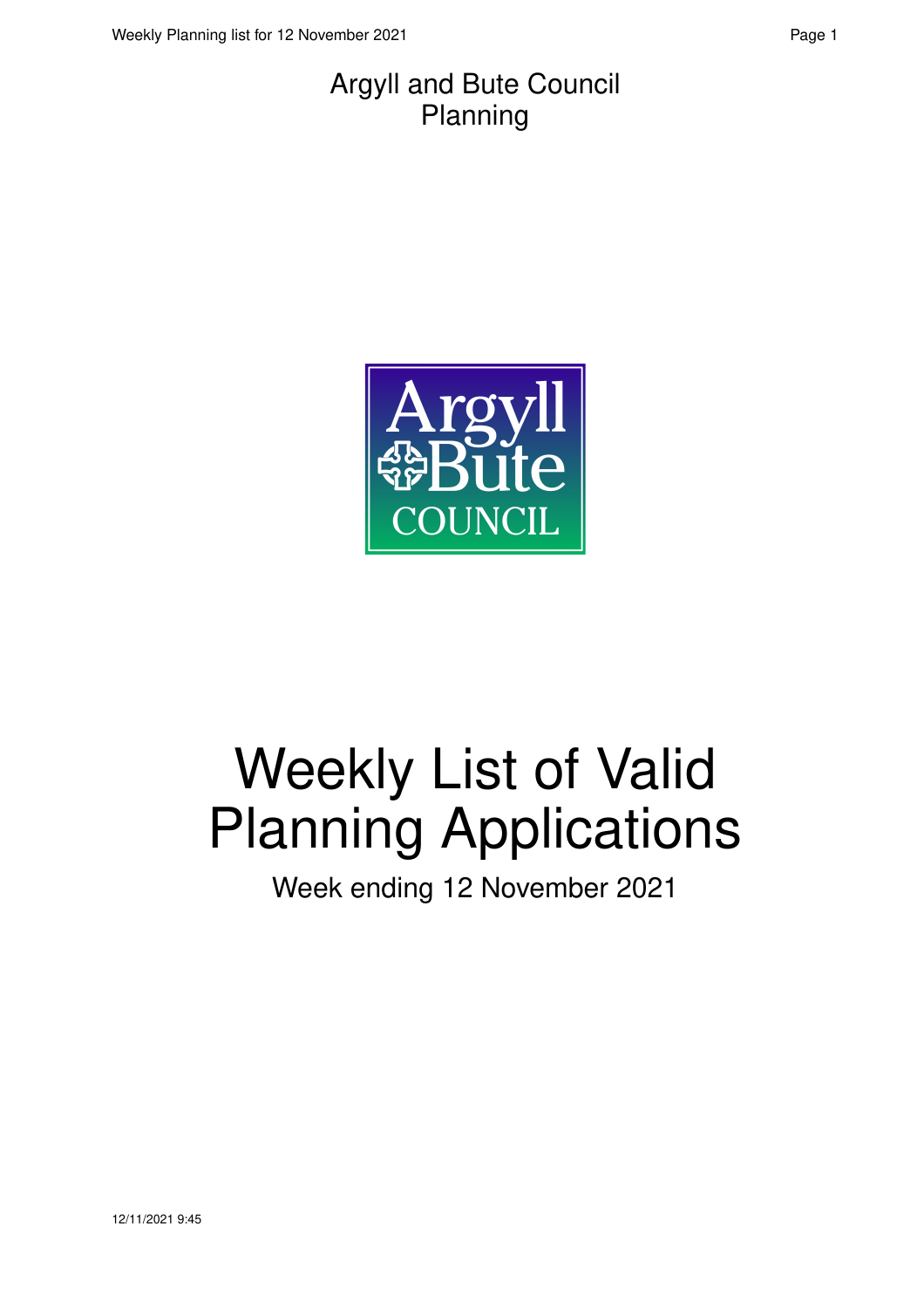### **Bute and Cowal**

| <b>Reference:</b>                                              | 21/01618/PP                                                                                                                                                                                                                                                 | Officer:<br>Telephone: | Steven Gove<br>01546 605518                                  |  |
|----------------------------------------------------------------|-------------------------------------------------------------------------------------------------------------------------------------------------------------------------------------------------------------------------------------------------------------|------------------------|--------------------------------------------------------------|--|
| <b>Ward Details:</b><br><b>Community Council:</b><br>Proposal: | 08 - Isle Of Bute<br><b>Bute Community Council</b><br>Installation of replacement windows (Flat 4: 6 windows 4 to<br>front 1 at side and 1 at rear, Flat 3: 5 windows 4 to front and 1<br>at side and Flat 1: 9 windows 6 to front 1 to side and 2 to rear) |                        |                                                              |  |
| Location:                                                      | Flats 1, 3 And 4, 2 Craigmore Road, Rothesay, Isle Of Bute,<br>Argyll And Bute, PA20 9LB                                                                                                                                                                    |                        |                                                              |  |
| <b>Applicant:</b>                                              | Mr Robert Calder<br>9LB                                                                                                                                                                                                                                     |                        | Aldersyde, 2 Craigmore Road, Rothesay, Argyll and Bute, PA20 |  |
| Agent:                                                         | N/A                                                                                                                                                                                                                                                         |                        |                                                              |  |
| <b>Development Type:</b><br><b>Grid Ref:</b>                   | N01 - Householder developments<br>210648 - 665256                                                                                                                                                                                                           |                        |                                                              |  |
| Reference:                                                     | 21/02107/PP                                                                                                                                                                                                                                                 | Officer:<br>Telephone: | Steven Gove<br>01546 605518                                  |  |
| <b>Ward Details:</b><br><b>Community Council:</b><br>Proposal: | 06 - Cowal<br><b>Colintraive And Glendaruel CC</b><br>Alterations and extensions to dwellinghouse, alterations to ter-<br>raced area and conversion of outhouse                                                                                             |                        |                                                              |  |
| Location:<br><b>Applicant:</b>                                 | Altavoil, Colintraive, Argyll And Bute, PA22 3AR<br>Mr William Donnelly<br>Altavoil, Colintraive, Argyll And Bute, PA22 3AR                                                                                                                                 |                        |                                                              |  |
| Agent:                                                         | Karen Parry Architect<br>Clydeway House, 813 South Street, Suite 3, 1st Floor, Glas-<br>gow, G14 0BX                                                                                                                                                        |                        |                                                              |  |
| <b>Development Type:</b><br><b>Grid Ref:</b>                   | N01 - Householder developments<br>202269 - 675599                                                                                                                                                                                                           |                        |                                                              |  |
| <b>Reference:</b>                                              | 21/02133/LIB                                                                                                                                                                                                                                                | Officer:<br>Telephone: | <b>Brian Close</b><br>01546 605518                           |  |
| <b>Ward Details:</b><br><b>Community Council:</b><br>Proposal: | 07 - Dunoon<br><b>Dunoon Community Council</b><br>Replacement roof covering on the north elevation from Scottish<br>Slate to Spanish Slate                                                                                                                  |                        |                                                              |  |
| Location:                                                      | Holy Trinity, 53 Kilbride Road, Dunoon, Argyll And Bute, PA23<br>7LN                                                                                                                                                                                        |                        |                                                              |  |
| <b>Applicant:</b>                                              | Holy Trinity Scottish Episcopal Church Dunoon<br>53 Kilbride Road, Dunoon, Argyll And Bute, PA23 7LN                                                                                                                                                        |                        |                                                              |  |
| Agent:                                                         | N/A                                                                                                                                                                                                                                                         |                        |                                                              |  |
| <b>Development Type:</b><br><b>Grid Ref:</b>                   | $N14$ - Listed bldg + con area consents<br>216534 - 676462                                                                                                                                                                                                  |                        |                                                              |  |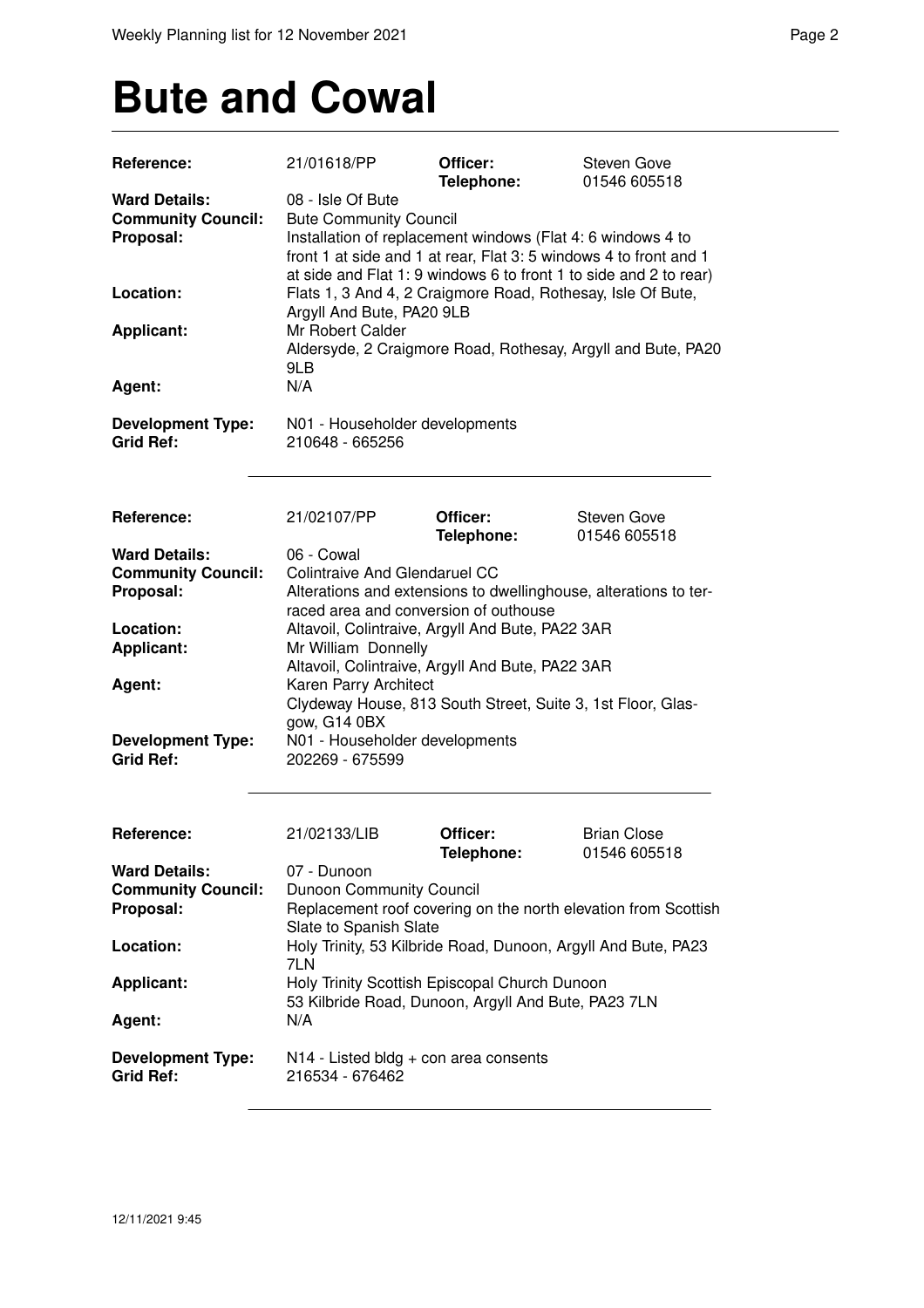Weekly Planning list for 12 November 2021 **Page 3** Page 3

| Reference:<br><b>Ward Details:</b><br><b>Community Council:</b><br>Proposal:<br>Location:<br><b>Applicant:</b><br>Agent:<br><b>Development Type:</b><br><b>Grid Ref:</b> | 21/02317/FGS<br>06 - Cowal<br>Kilfinan Community Council<br><b>Forest Grant Scheme</b><br>Inveryne Estate Woodland, North Of Inveryne Farm,<br>Tighnabruich, Argyll And Bute<br><b>Scottish Forestry</b><br>Upper Battleby, Redgorton, Perth, PH1 3EN<br>N/A<br>N0 - not required for statutory returns<br>192736 - 676164 | Officer:<br>Telephone: | <b>Steven Gove</b><br>01546 605518                                                                                                                                                                                         |
|--------------------------------------------------------------------------------------------------------------------------------------------------------------------------|----------------------------------------------------------------------------------------------------------------------------------------------------------------------------------------------------------------------------------------------------------------------------------------------------------------------------|------------------------|----------------------------------------------------------------------------------------------------------------------------------------------------------------------------------------------------------------------------|
| Reference:<br><b>Ward Details:</b><br><b>Community Council:</b><br>Proposal:<br>Location:<br><b>Applicant:</b><br>Agent:<br><b>Development Type:</b><br><b>Grid Ref:</b> | 21/02351/CPD<br>06 - Cowal<br>Kilfinan Community Council<br>room space for a temporary period of 3 years<br>Argyll And Bute, PA21 2BE<br>Argyll And Bute Council<br><b>PA23 8AJ</b><br>N/A<br>N0 - not required for statutory returns<br>197407 - 672648                                                                   | Officer:<br>Telephone: | Steven Gove<br>01546 605518<br>Installation of a modular building to facilitate additional class-<br>Tighnabruaich Primary School, School Road, Tighnabruaich,<br>Argyll House, Alexandra Parade, Dunoon, Argyll And Bute, |
| Reference:<br><b>Ward Details:</b><br><b>Community Council:</b><br>Proposal:<br>Location:<br><b>Applicant:</b><br>Agent:<br><b>Development Type:</b><br><b>Grid Ref:</b> | 21/02352/TELNOT<br>07 - Dunoon<br>South Cowal Community Council<br>Upgrading of existing telecommunications site<br><b>Bute</b><br>Pegasus Group<br>Almondsbury, Bristol, BS32 4QL<br>N/A<br>N0 - not required for statutory returns<br>212512 - 669067                                                                    | Officer:<br>Telephone: | <b>Brian Close</b><br>01546 605518<br>Rothesay NTL Telecommunications Mast, Toward, Argyll And<br>First Floor, South Wing, Equinox North, Great Park Road,                                                                 |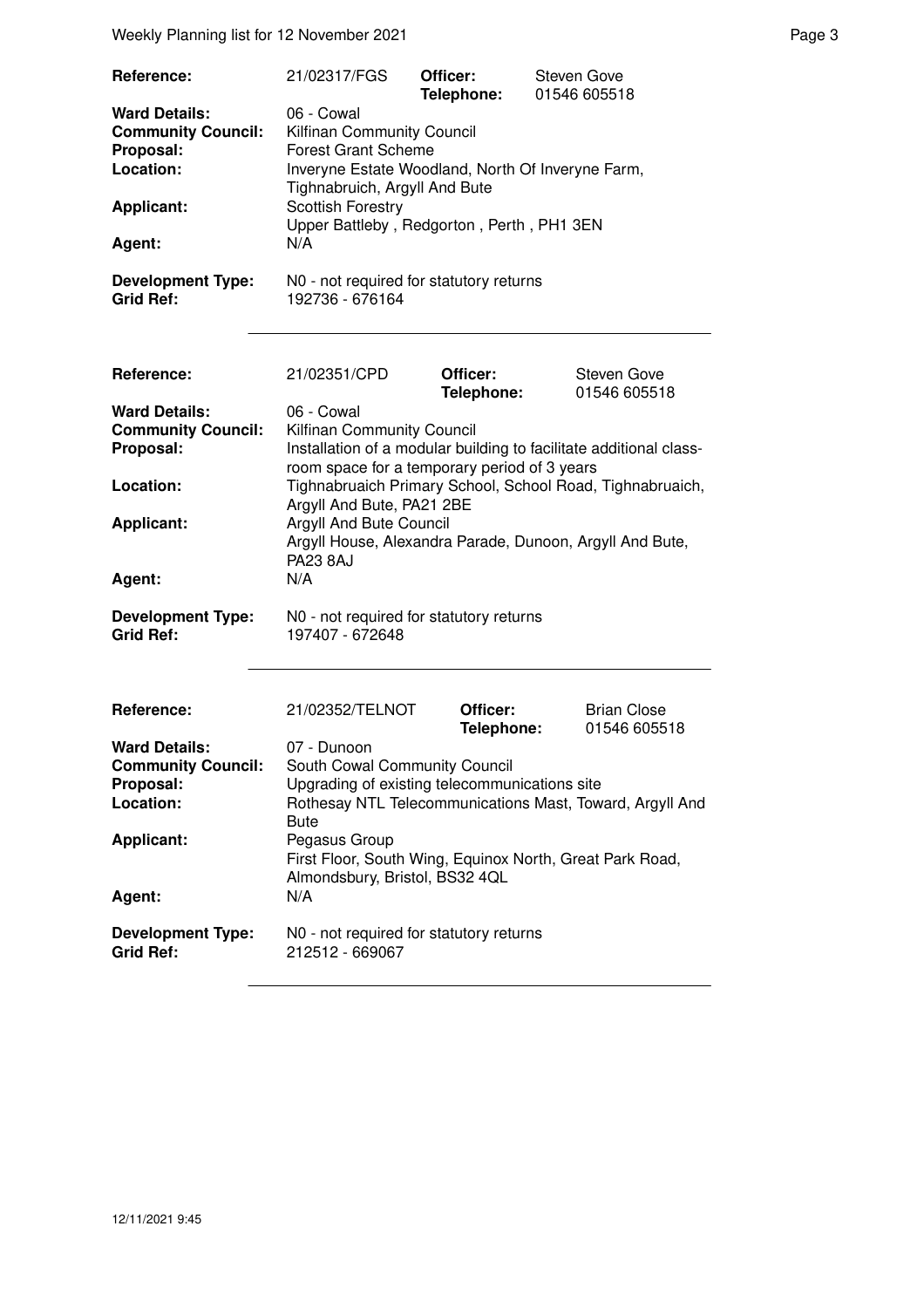#### **Helensburgh and Lomond**

| Reference:                                   | 21/00820/PP                                                                                                                                                                                                          | Officer:<br>Telephone:                       | Allocated To Area Office<br>01546 605518                                                                                                                                                        |  |
|----------------------------------------------|----------------------------------------------------------------------------------------------------------------------------------------------------------------------------------------------------------------------|----------------------------------------------|-------------------------------------------------------------------------------------------------------------------------------------------------------------------------------------------------|--|
| <b>Ward Details:</b>                         | 10 - Helensburgh Central                                                                                                                                                                                             |                                              |                                                                                                                                                                                                 |  |
| <b>Community Council:</b>                    | <b>Helensburgh Community Council</b>                                                                                                                                                                                 |                                              |                                                                                                                                                                                                 |  |
| Proposal:                                    | Installation of awning and repainting of facade, change of use<br>of pavement to form seating area to the front and formation of<br>covered smoking area with decking/seating/fencing and erec-<br>tion of bin store |                                              |                                                                                                                                                                                                 |  |
| Location:                                    | 8 And 11 West Clyde Street, Helensburgh, Argyll And Bute,<br>G84 8SQ                                                                                                                                                 |                                              |                                                                                                                                                                                                 |  |
| <b>Applicant:</b>                            | Merto Inns Ltd                                                                                                                                                                                                       |                                              |                                                                                                                                                                                                 |  |
|                                              |                                                                                                                                                                                                                      |                                              | 8 West Clyde Street, Helensburgh, Argyll And Bute, G84 8SQ                                                                                                                                      |  |
| Agent:                                       | <b>Martin McMullen Architect</b>                                                                                                                                                                                     |                                              |                                                                                                                                                                                                 |  |
|                                              |                                                                                                                                                                                                                      | 49 Elgin Terrace, Flat 1, Edinburgh, EH7 5PQ |                                                                                                                                                                                                 |  |
| <b>Development Type:</b>                     | N10B - Other developments - Local                                                                                                                                                                                    |                                              |                                                                                                                                                                                                 |  |
| <b>Grid Ref:</b>                             | 229585 - 682280                                                                                                                                                                                                      |                                              |                                                                                                                                                                                                 |  |
| Reference:                                   | 21/02029/PP                                                                                                                                                                                                          | Officer:<br>Telephone:                       | Allocated To Area Office<br>01546 605518                                                                                                                                                        |  |
| <b>Ward Details:</b>                         | 10 - Helensburgh Central                                                                                                                                                                                             |                                              |                                                                                                                                                                                                 |  |
| <b>Community Council:</b>                    | <b>Helensburgh Community Council</b>                                                                                                                                                                                 |                                              |                                                                                                                                                                                                 |  |
| Proposal:                                    | centre                                                                                                                                                                                                               |                                              | Change of use from general storage yard to retail garden cen-<br>tre, including erection of poly-tunnel, garden room pod, storage<br>container and formation of external doors to access garden |  |
| Location:                                    | 15-29E And 33 East Clyde Street, Helensburgh, Argyll And<br><b>Bute</b>                                                                                                                                              |                                              |                                                                                                                                                                                                 |  |
| <b>Applicant:</b>                            | <b>Wrights Home Hardware</b><br>33 East Clyde Street, Helensburgh, Argyll And Bute, G84 7NY                                                                                                                          |                                              |                                                                                                                                                                                                 |  |
| Agent:                                       | <b>ATW Chartered Architects</b><br>Unit 1/2, 80 Queens Drive, Glasgow, G42 8BJ                                                                                                                                       |                                              |                                                                                                                                                                                                 |  |
| <b>Development Type:</b><br><b>Grid Ref:</b> | N10B - Other developments - Local<br>229723 - 682269                                                                                                                                                                 |                                              |                                                                                                                                                                                                 |  |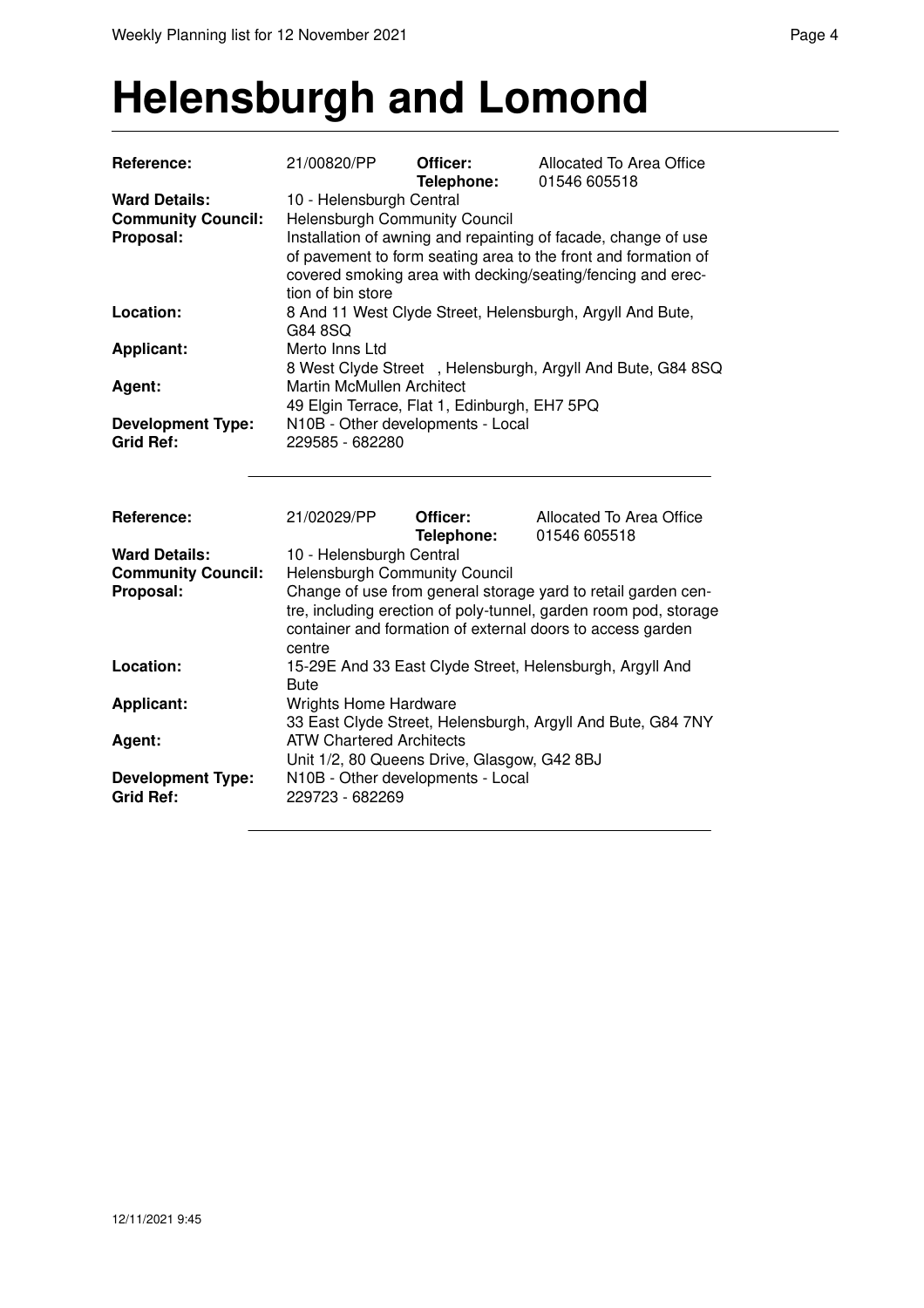Weekly Planning list for 12 November 2021 **Page 5** Page 5

| <b>Reference:</b>                            | 21/02030/PP                                                                                       | Officer:<br>Telephone: | Norman Shewan<br>01546 605518                                 |
|----------------------------------------------|---------------------------------------------------------------------------------------------------|------------------------|---------------------------------------------------------------|
| <b>Ward Details:</b>                         | 09 - Lomond North                                                                                 |                        |                                                               |
| <b>Community Council:</b>                    | <b>Rosneath And Clynder Community Council</b>                                                     |                        |                                                               |
| Proposal:                                    | tion of sewage treatment plant and formation of vehicular<br>access                               |                        | Erection of 7 dwellinghouses with detached garages, installa- |
| Location:                                    | And Bute                                                                                          |                        | Land West Of Greenlea Cottage, Rahane, Helensburgh, Argyll    |
| <b>Applicant:</b>                            | Mr Robert MacIntyre<br>Mamore Farm, Peaton Road, Rahane, Helensburgh, Argyll<br>And Bute, G84 0QW |                        |                                                               |
| Agent:                                       | Gordon Harrison<br>Darkwood, Clachan Farm Road, Rosneath, Argyll And Bute,<br>G84 0QR             |                        |                                                               |
| <b>Development Type:</b><br><b>Grid Ref:</b> | N03B - Housing - Local<br>223475 - 687176                                                         |                        |                                                               |

| <b>Reference:</b>                            | 21/02108/PP                                                                           | Officer:<br>Telephone: | Allocated To Area Office<br>01546 605518              |  |
|----------------------------------------------|---------------------------------------------------------------------------------------|------------------------|-------------------------------------------------------|--|
| <b>Ward Details:</b>                         | 11 - Helensburgh And Lomond South                                                     |                        |                                                       |  |
| <b>Community Council:</b>                    | <b>Cardross Community Council</b>                                                     |                        |                                                       |  |
| Proposal:                                    | Alterations, demolition of extension and erection of replace-<br>ment extension       |                        |                                                       |  |
| Location:                                    | 37 Hillside Road, Cardross, Dumbarton, Argyll And Bute, G82<br>5LS                    |                        |                                                       |  |
| <b>Applicant:</b>                            | Mrs L Gillespie<br>37 Hillside Road, Cardross, Dumbarton, Argyll And Bute, G82<br>5LS |                        |                                                       |  |
| Agent:                                       | <b>Clark Design Architecture</b>                                                      |                        | Strathleven House, Levenside Road, Dumbarton, G82 3PD |  |
| <b>Development Type:</b><br><b>Grid Ref:</b> | N01 - Householder developments<br>234589 - 678034                                     |                        |                                                       |  |

| Reference:                | 21/02126/PP                                                | Officer:   | <b>Karen Malloy</b> |
|---------------------------|------------------------------------------------------------|------------|---------------------|
|                           |                                                            | Telephone: | 01546 605518        |
| <b>Ward Details:</b>      | 11 - Helensburgh And Lomond South                          |            |                     |
| <b>Community Council:</b> | <b>Helensburgh Community Council</b>                       |            |                     |
| Proposal:                 | Erection of single storey rear extension                   |            |                     |
| Location:                 | 4 Claddoch Cottages, Cardross, Dumbarton, Argyll And Bute, |            |                     |
|                           | G82 5HG                                                    |            |                     |
| <b>Applicant:</b>         | Mrs J McKinlay                                             |            |                     |
|                           | 4 Claddoch Cottages, Cardross, Dumbarton, Argyll And Bute, |            |                     |
|                           | G82 5HG                                                    |            |                     |
| Agent:                    | <b>BM Plan And Design</b>                                  |            |                     |
|                           | 144 Moraine Drive, Blairdardie, Glasgow, G15 6JD           |            |                     |
| <b>Development Type:</b>  | N01 - Householder developments                             |            |                     |
| <b>Grid Ref:</b>          | 232366 - 680407                                            |            |                     |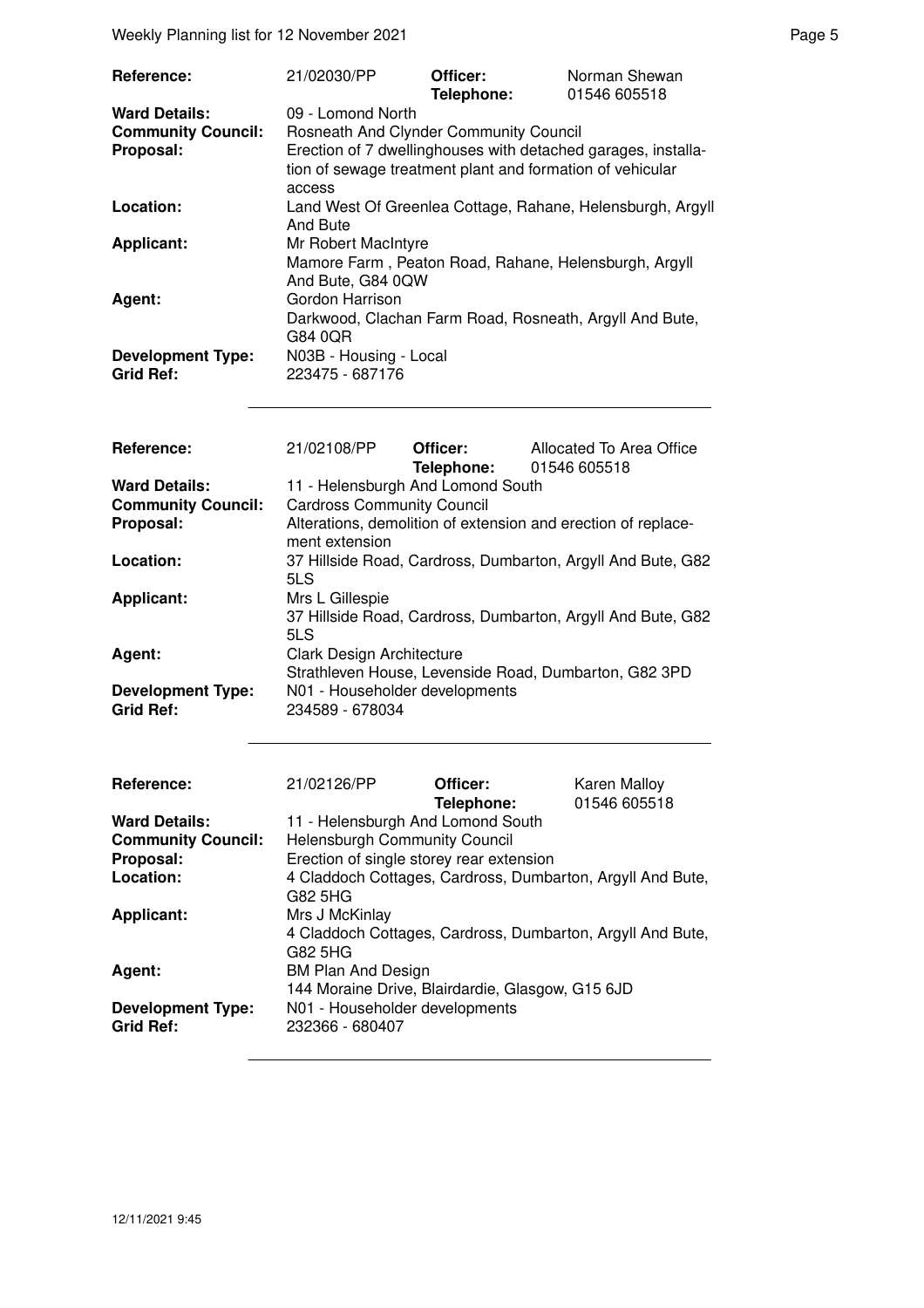Weekly Planning list for 12 November 2021 **Page 6** Page 6

| Reference:                | 21/02134/PP                                                | Officer:   | <b>Karen Malloy</b> |
|---------------------------|------------------------------------------------------------|------------|---------------------|
|                           |                                                            | Telephone: | 01546 605518        |
| <b>Ward Details:</b>      | 10 - Helensburgh Central                                   |            |                     |
| <b>Community Council:</b> | <b>Helensburgh Community Council</b>                       |            |                     |
| Proposal:                 | Re-instate ground floor window opening on rear elevation   |            |                     |
| Location:                 | 32 East Princes Street, Helensburgh, Argyll And Bute, G84  |            |                     |
|                           | 7QA                                                        |            |                     |
| <b>Applicant:</b>         | Mrs Joyce Growden                                          |            |                     |
|                           | 32 East Princes Street, Helensburgh, Argyll And Bute, G84  |            |                     |
|                           | 7QA                                                        |            |                     |
| Agent:                    | <b>HMA Architects</b>                                      |            |                     |
|                           | 19 Charlotte Street, Helensburgh, Argyll And Bute, G84 7EZ |            |                     |
| <b>Development Type:</b>  | N01 - Householder developments                             |            |                     |
| <b>Grid Ref:</b>          | 229722 - 682336                                            |            |                     |

| <b>Reference:</b>         | 21/02155/PP Officer:                  | Telephone: | Allocated To Area Office<br>01546 605518                  |
|---------------------------|---------------------------------------|------------|-----------------------------------------------------------|
| <b>Ward Details:</b>      | 09 - Lomond North                     |            |                                                           |
| <b>Community Council:</b> | Cove And Kilcreggan Community Council |            |                                                           |
| Proposal:                 |                                       |            | Erection of conservatory and rear garden boundary wall    |
| Location:                 |                                       |            | 20 Fairfield Gardens, Kilcreggan, Helensburgh, Argyll And |
|                           | Bute, G84 0HS                         |            |                                                           |
| <b>Applicant:</b>         | Mr S Turner                           |            |                                                           |
|                           |                                       |            | 20 Fairfield Gardens, Kilcreggan, Helensburgh, Argyll And |
|                           | Bute, G84 0HS                         |            |                                                           |
| Agent:                    | <b>DDS Architecture</b>               |            |                                                           |
|                           | 17 Claremont Bank, Edinburgh, EH7 4DR |            |                                                           |
| <b>Development Type:</b>  | N01 - Householder developments        |            |                                                           |
| <b>Grid Ref:</b>          | 222691 - 681000                       |            |                                                           |

| Reference:                                   | 21/02172/PP                                                | Officer:<br>Telephone: | Allocated To Area Office<br>01546 605518                      |
|----------------------------------------------|------------------------------------------------------------|------------------------|---------------------------------------------------------------|
| <b>Ward Details:</b>                         | 10 - Helensburgh Central                                   |                        |                                                               |
| <b>Community Council:</b>                    | Helensburgh Community Council                              |                        |                                                               |
| Proposal:                                    | storey extension                                           |                        | Demolition of conservatory and erection of replacement single |
| Location:                                    |                                                            |                        | 133 Sinclair Street, Helensburgh, Argyll And Bute, G84 9AT    |
| <b>Applicant:</b>                            | Jillian and Stuart Clapham                                 |                        |                                                               |
|                                              | 133 Sinclair Street, Helensburgh, Argyll And Bute, G84 9AT |                        |                                                               |
| Agent:                                       | Organic Architects                                         |                        |                                                               |
|                                              | 8BH                                                        |                        | 140 West Princes Street, Helensburgh, Argyll And Bute, G84    |
| <b>Development Type:</b><br><b>Grid Ref:</b> | N01 - Householder developments<br>230144 - 683676          |                        |                                                               |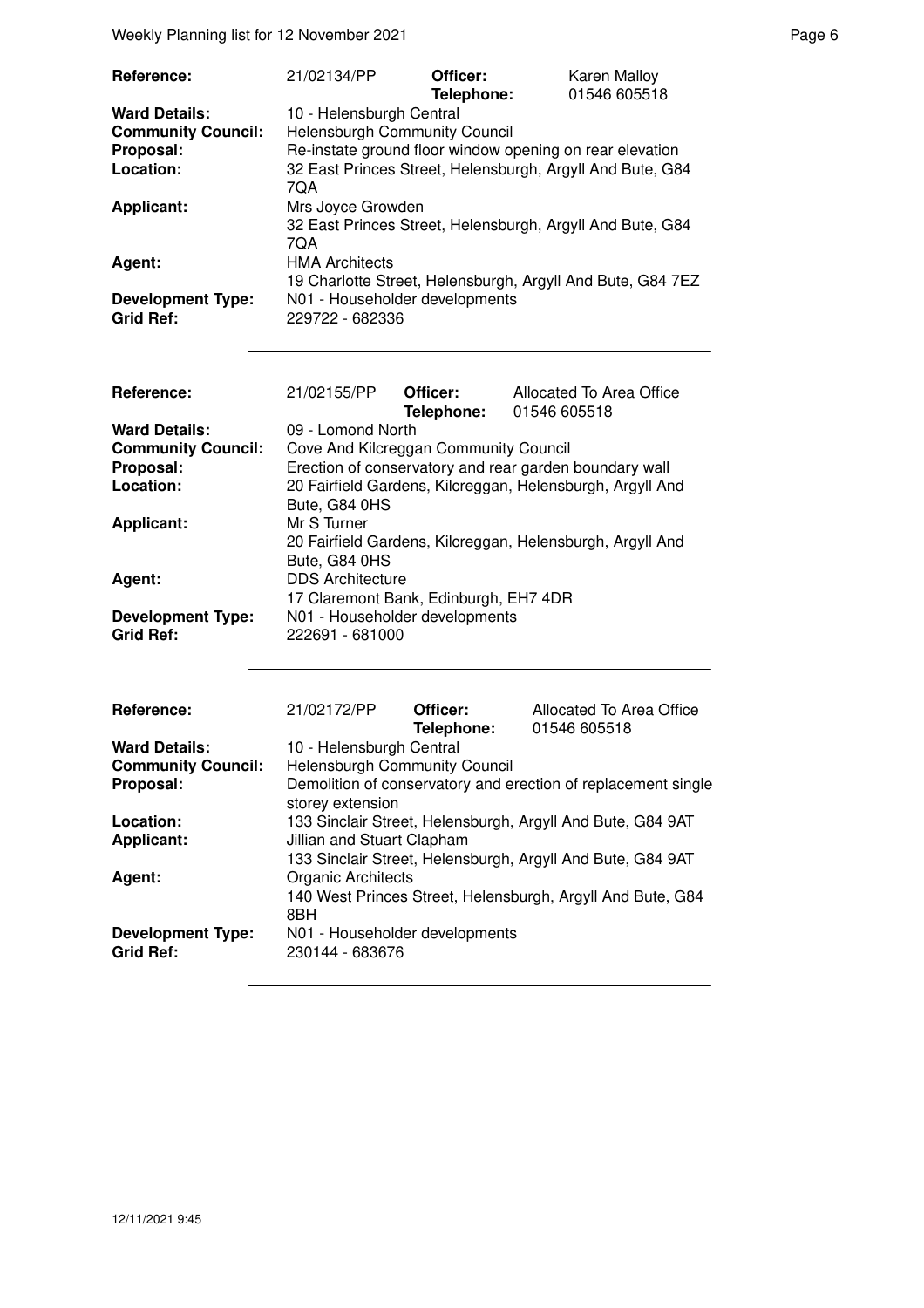Weekly Planning list for 12 November 2021 **Page 7** November 2021

| Reference:<br><b>Ward Details:</b><br><b>Community Council:</b><br>Proposal:<br>Location:<br><b>Applicant:</b><br>Agent:<br><b>Development Type:</b><br><b>Grid Ref:</b> | 21/02318/TELNOT<br>11 - Helensburgh And Lomond South<br><b>Helensburgh Community Council</b><br>lary works.<br>Helensburgh, Argyll And Bute<br>Avison Young<br>N/A<br>N0 - not required for statutory returns<br>230995 - 681391 | Officer:<br>Telephone: | Karen Malloy<br>01546 605518<br>Installation of 1no new equipment rack with associated ancil-<br>Land South Of Colgrain Bowling Club, Monaebrook Place,<br>Norfolk House, 7 Norfolk Street, Manchester, M2 1DW |
|--------------------------------------------------------------------------------------------------------------------------------------------------------------------------|----------------------------------------------------------------------------------------------------------------------------------------------------------------------------------------------------------------------------------|------------------------|----------------------------------------------------------------------------------------------------------------------------------------------------------------------------------------------------------------|
| Reference:<br><b>Ward Details:</b><br><b>Community Council:</b><br>Proposal:<br>Location:<br><b>Applicant:</b><br>Agent:<br><b>Development Type:</b><br><b>Grid Ref:</b> | 21/02364/TPO<br>10 - Helensburgh Central<br><b>Helensburgh Community Council</b><br>Proposed felling of 1no Silver Birch Tree<br>Mr Gavin Wilson<br>N/A<br>N0 - not required for statutory returns<br>229395 - 683343            | Officer:<br>Telephone: | Allocated To Area Office<br>01546 605518<br>66 Campbell Street, Helensburgh, Argyll And Bute, G84 9QW<br>28 Macleod Drive, Helensburgh, Argyll And Bute, G84 9QS                                               |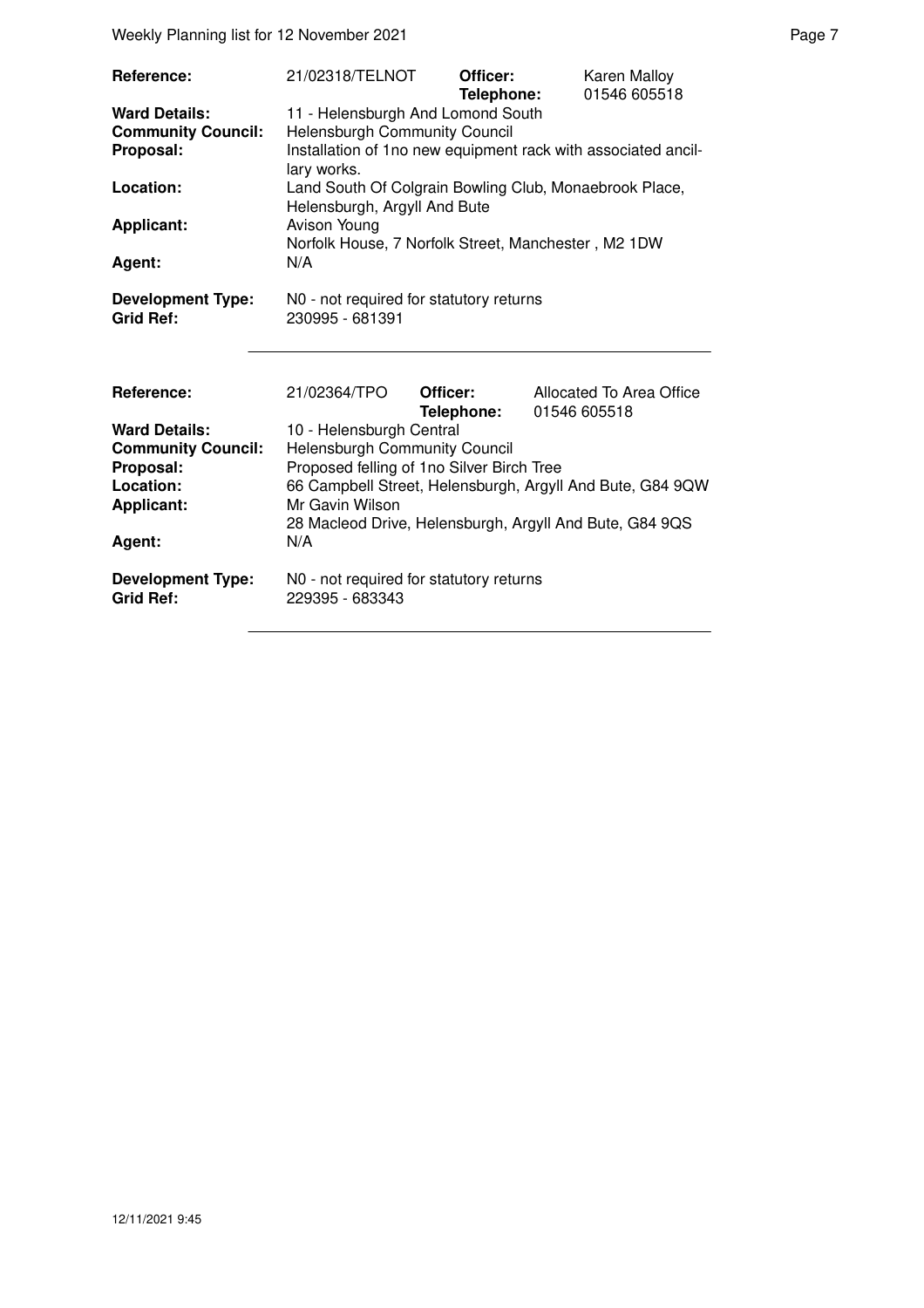# **Oban, Lorn and the Isles**

| Reference:                | 21/01829/PP                                                       | Officer:                                   | Judith Stephen                                                   |  |
|---------------------------|-------------------------------------------------------------------|--------------------------------------------|------------------------------------------------------------------|--|
|                           |                                                                   | Telephone:                                 | 01546 605518                                                     |  |
| <b>Ward Details:</b>      | 05 - Oban North And Lorn                                          |                                            |                                                                  |  |
| <b>Community Council:</b> | Glenorchy And Inishail Community Council                          |                                            |                                                                  |  |
| Proposal:                 | Upgrade to existing 12m high lattice tower including installation |                                            |                                                                  |  |
|                           |                                                                   |                                            | 6m parallel tower panel section, 2 antennas on new 3.0m head-    |  |
|                           |                                                                   |                                            | frame, 4 RRU's and GPS module fixed to rear of existing gantry   |  |
|                           | support pole                                                      |                                            |                                                                  |  |
| Location:                 |                                                                   |                                            | Glen Orchy Greenfield Site Telecommunications Mast, Glen         |  |
|                           | Lochy, Argyll And Bute                                            |                                            |                                                                  |  |
|                           | Cornerstone                                                       |                                            |                                                                  |  |
| <b>Applicant:</b>         |                                                                   |                                            |                                                                  |  |
|                           |                                                                   |                                            | Hive 2, 1530 Arlington Business Park, Theale, Reading, Berks,    |  |
|                           | <b>RG7 4SA</b>                                                    |                                            |                                                                  |  |
| Agent:                    | <b>WHP Telecoms Limited</b>                                       |                                            |                                                                  |  |
|                           |                                                                   |                                            | Helena House, Troy Mills, Troy Road, Leeds, LS18 5GN             |  |
| <b>Development Type:</b>  | N11 - Telecommunications                                          |                                            |                                                                  |  |
| <b>Grid Ref:</b>          | 226616 - 730719                                                   |                                            |                                                                  |  |
|                           |                                                                   |                                            |                                                                  |  |
|                           |                                                                   |                                            |                                                                  |  |
| Reference:                | 21/01987/PPP                                                      | Officer:                                   | <b>Fiona Scott</b>                                               |  |
|                           |                                                                   | Telephone:                                 | 01546 605518                                                     |  |
| <b>Ward Details:</b>      | 04 - Oban South And The Isles                                     |                                            |                                                                  |  |
| <b>Community Council:</b> | <b>Tiree Community Council</b>                                    |                                            |                                                                  |  |
| Proposal:                 |                                                                   | Site for the erection of dwellinghouse     |                                                                  |  |
| Location:                 |                                                                   |                                            | Land North East Of Port A Mhuillin, Baugh, Isle Of Tiree, Argyll |  |
|                           | And Bute, PA77 6UN                                                |                                            |                                                                  |  |
| <b>Applicant:</b>         | Mr Archie John Maclean                                            |                                            |                                                                  |  |
|                           |                                                                   |                                            | Heylipol Farm, Heylipol, Isle Of Tiree, Argyll And Bute, PA77    |  |
|                           | 6TY                                                               |                                            |                                                                  |  |
| Agent:                    | <b>William White</b>                                              |                                            |                                                                  |  |
|                           |                                                                   | 3 Lochlea Road, Newlands, Glasgow, G43 2XX |                                                                  |  |
| <b>Development Type:</b>  | N03B - Housing - Local                                            |                                            |                                                                  |  |
| <b>Grid Ref:</b>          | 102569 - 743752                                                   |                                            |                                                                  |  |
|                           |                                                                   |                                            |                                                                  |  |
|                           |                                                                   |                                            |                                                                  |  |
| Reference:                | 21/02125/PP                                                       | Officer:                                   | Allocated To Area Office                                         |  |
|                           |                                                                   | Telephone:                                 | 01546 605518                                                     |  |
| <b>Ward Details:</b>      | 04 - Oban South And The Isles                                     |                                            |                                                                  |  |
| <b>Community Council:</b> | <b>Mull Community Council</b>                                     |                                            |                                                                  |  |
| Proposal:                 |                                                                   |                                            | Demolition of existing dwellinghouse, erection of replacement    |  |
|                           |                                                                   | dwellinghouse with detached garage         |                                                                  |  |
| Location:                 |                                                                   |                                            | Fonn Aline, Aros, Isle Of Mull, Argyll And Bute, PA72 6JP        |  |
| <b>Applicant:</b>         | Mrs Sarah Scott                                                   |                                            |                                                                  |  |
|                           |                                                                   |                                            |                                                                  |  |
|                           |                                                                   |                                            | Kilmore House, Kilmore, Oban, Argyll And Bute, PA34 4XT          |  |
| Agent:                    | John Rodgers                                                      |                                            |                                                                  |  |
|                           |                                                                   |                                            | Ceol Na Mara, Craignure, Isle Of Mull, Argyll And Bute, PA65     |  |
|                           | 6AY                                                               |                                            |                                                                  |  |
| <b>Development Type:</b>  |                                                                   |                                            |                                                                  |  |
|                           | N03B - Housing - Local                                            |                                            |                                                                  |  |
| <b>Grid Ref:</b>          | 156233 - 744540                                                   |                                            |                                                                  |  |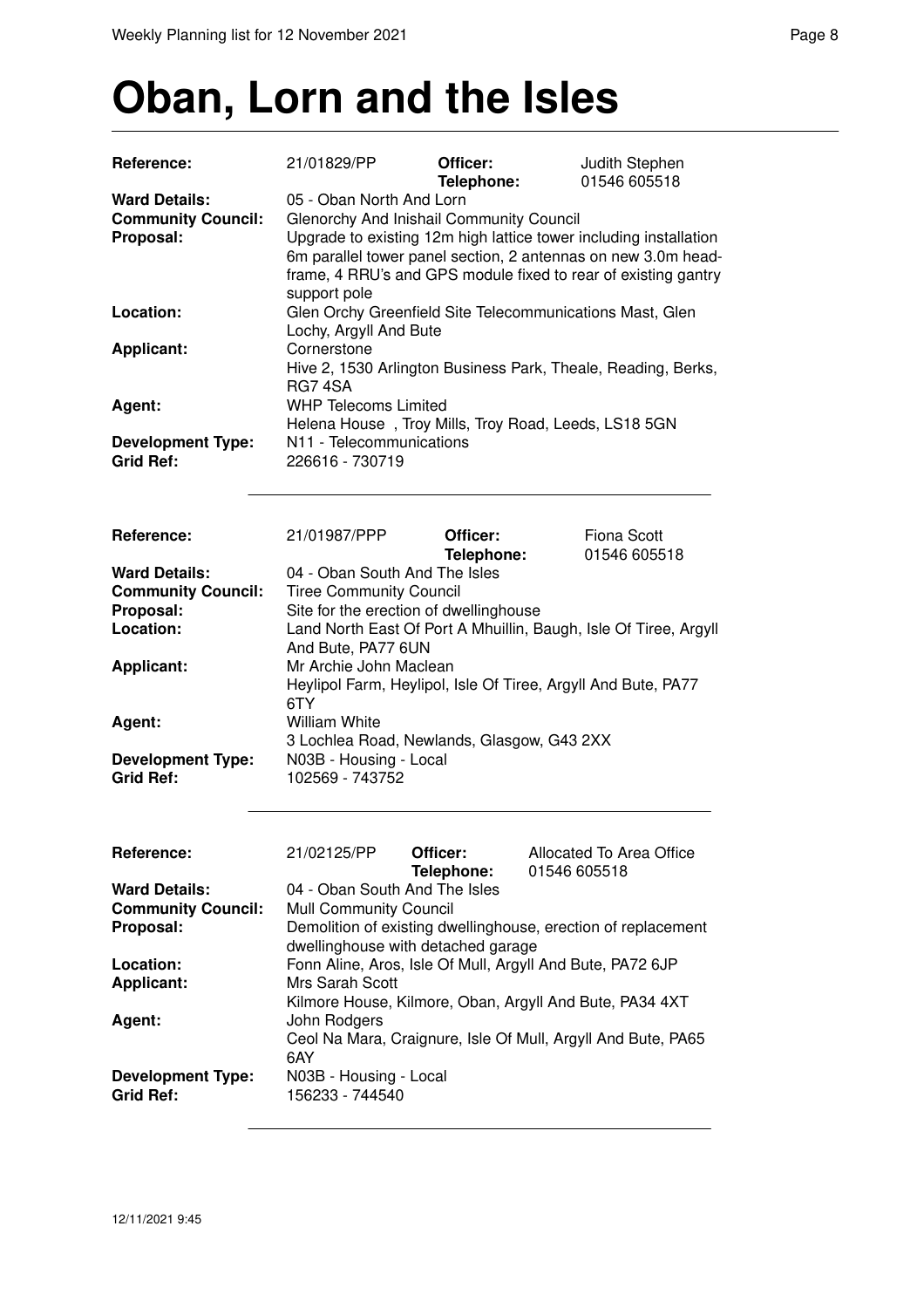Weekly Planning list for 12 November 2021 **Page 9** Page 9

| Reference:                | 21/02149/PP                                   | Officer:   | Allocated To Area Office                                      |
|---------------------------|-----------------------------------------------|------------|---------------------------------------------------------------|
|                           |                                               | Telephone: | 01546 605518                                                  |
| <b>Ward Details:</b>      | 04 - Oban South And The Isles                 |            |                                                               |
| <b>Community Council:</b> | <b>Tiree Community Council</b>                |            |                                                               |
| Proposal:                 | Erection of agricultural Shed (retrospective) |            |                                                               |
| Location:                 |                                               |            | The Camp, Crossapol, Isle Of Tiree, Argyll And Bute           |
| <b>Applicant:</b>         | Mr Iain Brown                                 |            |                                                               |
|                           |                                               |            | 12 Crossapol, Crossapol, Isle Of Tiree, Argyll And Bute, PA77 |
|                           | 6UP                                           |            |                                                               |
| Agent:                    | William White                                 |            |                                                               |
|                           | 3 Lochlea Road, Newlands, Glasgow, G43 2XX    |            |                                                               |
| <b>Development Type:</b>  | N10B - Other developments - Local             |            |                                                               |
| <b>Grid Ref:</b>          | 99540 - 744549                                |            |                                                               |

| <b>Reference:</b>                            | 21/02347/FDP                                                                           | Officer:<br>Telephone: | Judith Stephen<br>01546 605518 |
|----------------------------------------------|----------------------------------------------------------------------------------------|------------------------|--------------------------------|
| <b>Ward Details:</b>                         | 04 - Oban South And The Isles                                                          |                        |                                |
| <b>Community Council:</b>                    | <b>Mull Community Council</b>                                                          |                        |                                |
| Proposal:                                    | Forest Design Plan                                                                     |                        |                                |
| Location:                                    | Land West Of Craignure, Isle Of Mull, Argyll And Bute                                  |                        |                                |
| Applicant:                                   | <b>Scottish Forestry</b>                                                               |                        |                                |
|                                              | Perth And Argyll Conservancy, Upper Battleby, Battleby, Red-<br>gorton, Perth, PH1 3EN |                        |                                |
| Agent:                                       | N/A                                                                                    |                        |                                |
| <b>Development Type:</b><br><b>Grid Ref:</b> | NO - not required for statutory returns<br>167272 - 739619                             |                        |                                |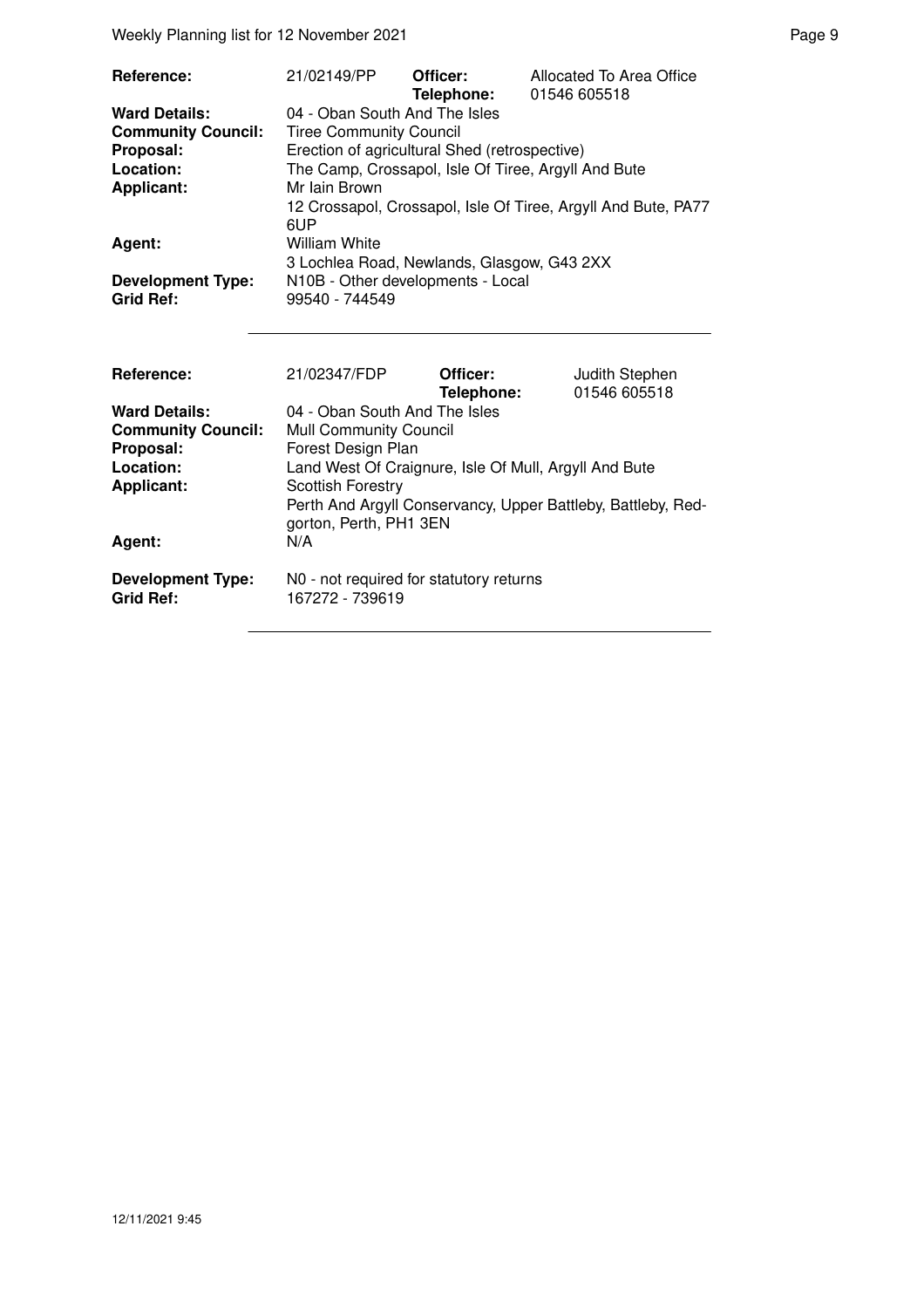## **Mid Argyll, Kintyre and Islay**

| <b>Reference:</b>         | 21/01628/PP                                                      | Officer:   | Kim MacKay   |
|---------------------------|------------------------------------------------------------------|------------|--------------|
|                           |                                                                  | Telephone: | 01546 605518 |
| <b>Ward Details:</b>      | 02 - Kintyre And The Islands                                     |            |              |
| <b>Community Council:</b> | <b>West Kintyre Community Council</b>                            |            |              |
| Proposal:                 | Use of land for the siting of a caravan, erection of garden shed |            |              |
|                           | and installation of septic tank (retrospective)                  |            |              |
| Location:                 | Stacan Na Mara Caravan, Muasdale, Argyll And Bute                |            |              |
| <b>Applicant:</b>         | Mrs Colleen McCallum                                             |            |              |
|                           | 1/8A, Kirk Street, Prestonpans, EH32 9DY                         |            |              |
| Agent:                    | James McCallum                                                   |            |              |
|                           | 25 Grovehill, Kelso, TD5 7AR                                     |            |              |
| <b>Development Type:</b>  | N10B - Other developments - Local                                |            |              |
| <b>Grid Ref:</b>          | 168087 - 640657                                                  |            |              |
|                           |                                                                  |            |              |
|                           |                                                                  |            |              |
|                           |                                                                  |            |              |

| Reference:                | 21/02077/PP                                                    | Officer:   | Kim MacKay   |
|---------------------------|----------------------------------------------------------------|------------|--------------|
|                           |                                                                | Telephone: | 01546 605518 |
| <b>Ward Details:</b>      | 02 - Kintyre And The Islands                                   |            |              |
| <b>Community Council:</b> | <b>Tarbert And Skipness Community Council</b>                  |            |              |
| Proposal:                 | Formation of stepped path with associated handrail (retrospec- |            |              |
|                           | tive)                                                          |            |              |
| Location:                 | 3 Barfad Brae, Tarbert, Argyll And Bute, PA29 6AA              |            |              |
| <b>Applicant:</b>         | Mr Gordon Lawson                                               |            |              |
|                           | 42 Forbes Road, Edinburgh, EH10 4ED                            |            |              |
| Agent:                    | Roxburgh McEwan Architects                                     |            |              |
|                           | 42 Forbes Road, Edinburgh, EH10 4ED                            |            |              |
| <b>Development Type:</b>  | N10B - Other developments - Local                              |            |              |
| <b>Grid Ref:</b>          | 186936 - 670132                                                |            |              |

| Reference:                                   | 21/02095/PP                                                                                                           | Officer:<br>Telephone: | Tiwaah P Antwi<br>01546 605518                                |
|----------------------------------------------|-----------------------------------------------------------------------------------------------------------------------|------------------------|---------------------------------------------------------------|
| <b>Ward Details:</b>                         | 03 - Mid Argyll                                                                                                       |                        |                                                               |
| <b>Community Council:</b>                    | <b>Craignish Community Council</b>                                                                                    |                        |                                                               |
| Proposal:                                    | Extension to existing boat park to provide informal dinghy stor-<br>age, additional car parking and formation of bund |                        |                                                               |
| Location:                                    | Bute, PA31 8QN                                                                                                        |                        | Land East Of The Boat Park, Ardfern, Lochgilphead, Argyll And |
| <b>Applicant:</b>                            | Craignish Lagoon Moorings Association<br>Corran Croft, Ardfern, Lochgilphead, Argyll And Bute, PA31<br>8JE            |                        |                                                               |
| Agent:                                       | Craignish Design<br>Barfad, Ardfern, Lochgilphead, Argyll And Bute, PA31 8QN                                          |                        |                                                               |
| <b>Development Type:</b><br><b>Grid Ref:</b> | N10B - Other developments - Local<br>179694 - 703117                                                                  |                        |                                                               |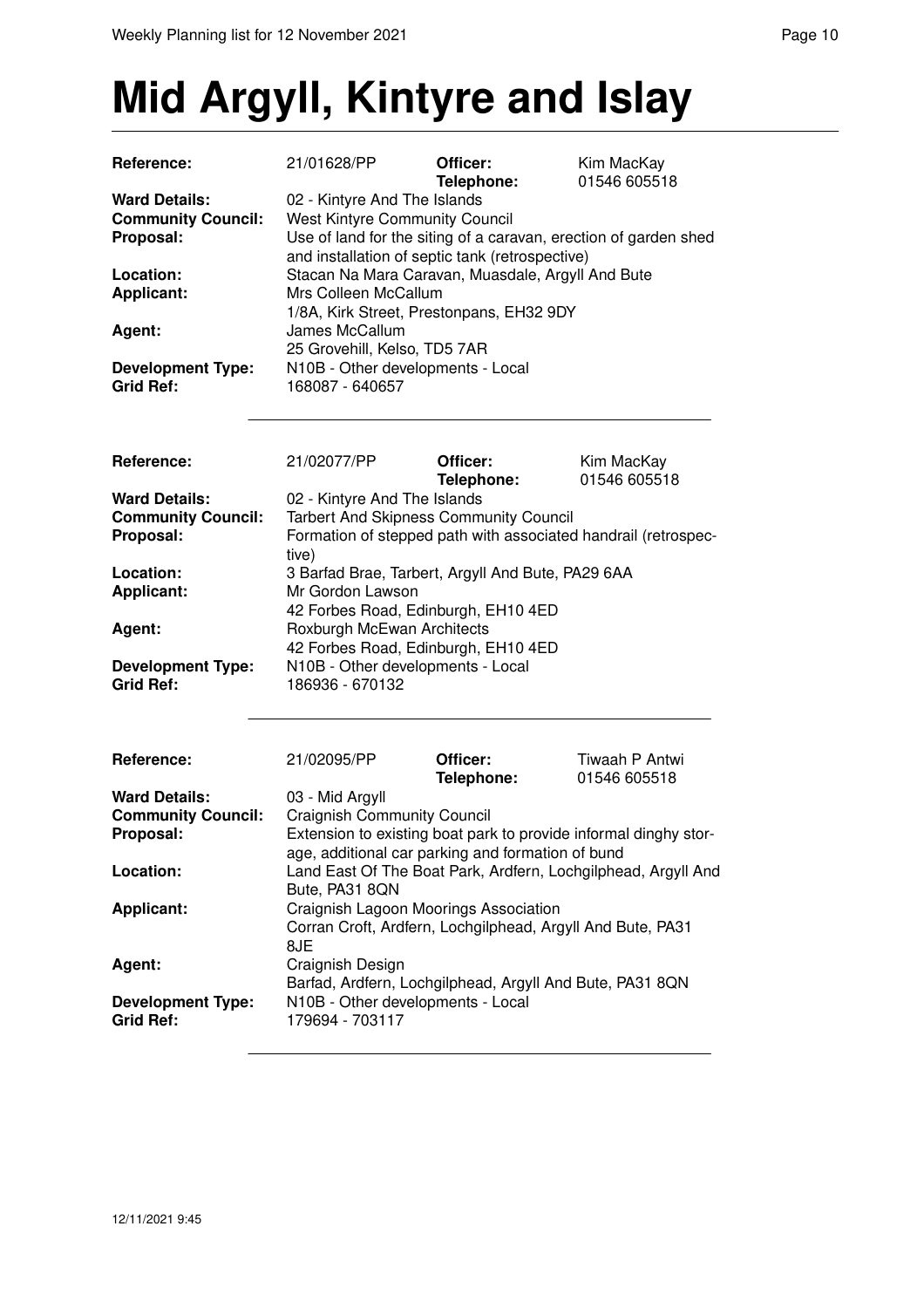Weekly Planning list for 12 November 2021 **Page 11** November 2021

| <b>Reference:</b>                            | 21/02123/PP                                                                                                                                                       | Officer:<br>Telephone: | Derek Wilson<br>01546 605518 |
|----------------------------------------------|-------------------------------------------------------------------------------------------------------------------------------------------------------------------|------------------------|------------------------------|
| <b>Ward Details:</b>                         | 02 - Kintyre And The Islands                                                                                                                                      |                        |                              |
| <b>Community Council:</b>                    | <b>Islay Community Council</b>                                                                                                                                    |                        |                              |
| Proposal:                                    | Change of use from Class 3 (Food and Drink) to Class 4 (Busi-<br>ness). Replacement roof covering and replace door with fire<br>escape door on the east elevation |                        |                              |
| Location:                                    | Morrison Bowmore Distillers, Warehouse 4, School Street,<br>Bowmore, Isle Of Islay, Argyll And Bute, PA43 7JS                                                     |                        |                              |
| <b>Applicant:</b>                            | Morrison Bowmore Distillers<br>Taste, School Street, Bowmore, Isle Of Islay, Argyll And Bute,<br><b>PA43 7.IS</b>                                                 |                        |                              |
| Agent:                                       | <b>Hepburn Consulting</b><br>Raineach Mhor, Port Ellen, Islay Of Bute, Argyll And Bute,<br><b>PA42 7AW</b>                                                        |                        |                              |
| <b>Development Type:</b><br><b>Grid Ref:</b> | N04B - Business and Industry - Local<br>131016 - 659859                                                                                                           |                        |                              |

| <b>Reference:</b>                                              | 21/02198/PNAGRI                                                                                                         | Officer:<br>Telephone: | Allocated To Area Office<br>01546 605518 |  |
|----------------------------------------------------------------|-------------------------------------------------------------------------------------------------------------------------|------------------------|------------------------------------------|--|
| <b>Ward Details:</b><br><b>Community Council:</b><br>Proposal: | 01 - South Kintyre<br><b>Campbeltown Community Council</b><br>Erection of agricultural shed.                            |                        |                                          |  |
| Location:                                                      | Low Knockrioch, Land South West Of Plantation Cottage, Moy,<br>Campbeltown, Argyll And Bute, PA28 6PF                   |                        |                                          |  |
| <b>Applicant:</b>                                              | Mr Robert McKerral<br>Low Knockrioch, Campbeltown, Argyll And Bute, PA28 6PN                                            |                        |                                          |  |
| Agent:                                                         | <b>SAC Consulting</b><br>12 Burnside Street, Campbeltown, Argyll And Bute, PA28 6JE                                     |                        |                                          |  |
| <b>Development Type:</b><br><b>Grid Ref:</b>                   | G C18 - Agricultural works<br>170190 - 620272                                                                           |                        |                                          |  |
| Reference:                                                     | 21/02220/PNAGRI                                                                                                         | Officer:<br>Telephone: | Allocated To Area Office<br>01546 605518 |  |
| <b>Ward Details:</b><br><b>Community Council:</b>              | 01 - South Kintyre<br>The Laggan Community Council                                                                      |                        |                                          |  |
| Proposal:                                                      | Erection of agricultural building<br>المعر فالربيعين فاستنجلت والمتعموم فالمتعرض والمعارف والمستحل والمتعرض والمتعالمها |                        |                                          |  |

| <b>Community Council:</b>                    | The Laggan Community Council                                               |
|----------------------------------------------|----------------------------------------------------------------------------|
| Proposal:                                    | Erection of agricultural building                                          |
| Location:                                    | Machrihanish Farm, Machrihanish, Campbeltown, Argyll And<br>Bute, PA28 6PT |
| <b>Applicant:</b>                            | James Pirie And Sons Ltd                                                   |
|                                              | Machrihanish Farm, Machrihanish, Campbeltown, Argyll And<br>Bute, PA28 6PT |
| Agent:                                       | N/A                                                                        |
| <b>Development Type:</b><br><b>Grid Ref:</b> | G C18 - Agricultural works<br>165401 - 620784                              |